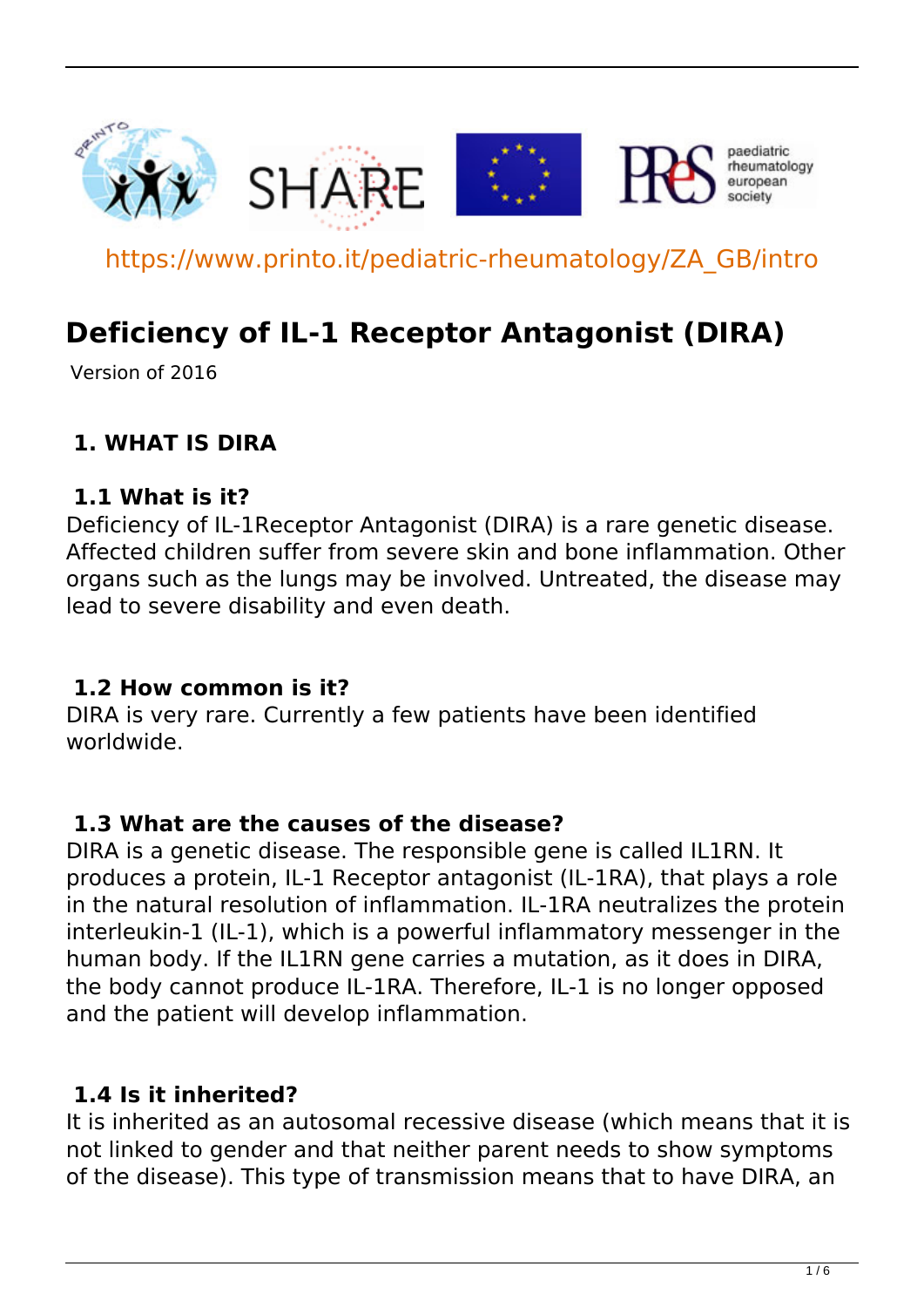individual needs two mutated genes, one from the mother and the other from the father. Both parents are carriers (a carrier has only one mutated copy but not the disease) and not patients. Parents who have a child with DIRA have a 25% risk that a second child will have DIRA as well. Antenatal diagnosis is possible.

#### **1.5 Why does my child have this disease? Can it be prevented?**

The child has the disease because it was born with the mutated genes that cause DIRA.

### **1.6 Is it infectious?**

No, it is not.

### **1.7 What are the main symptoms?**

The main symptoms of the disease are skin inflammation and bone inflammation. The skin inflammation is characterised by redness, pustules and scaling. The changes can affect every part of the body. Skin disease comes on spontaneously but it can be exacerbated by local injury. For instance, intravenous cannulae often lead to local inflammation. The bone inflammation is characterised by painful bony swellings, often with the overlying skin appearing reddened and warm. Many bones can be involved, including the limbs and the ribs. The inflammation typically involves the periosteum, the membrane covering the bone. The periosteum is very sensitive to pain. Therefore, affected children are often irritable and miserable. This may lead to poor feeding and impaired growth. Inflammation of the joint space is not typically a feature of DIRA. The nails of DIRA-patients can become deformed.

# **1.8 Is the disease the same in every child?**

All affected children have been seriously ill. However, it is not the same in every child. Even within the same family, not every affected child will be equally ill.

# **1.9 Is the disease in children different from the disease in**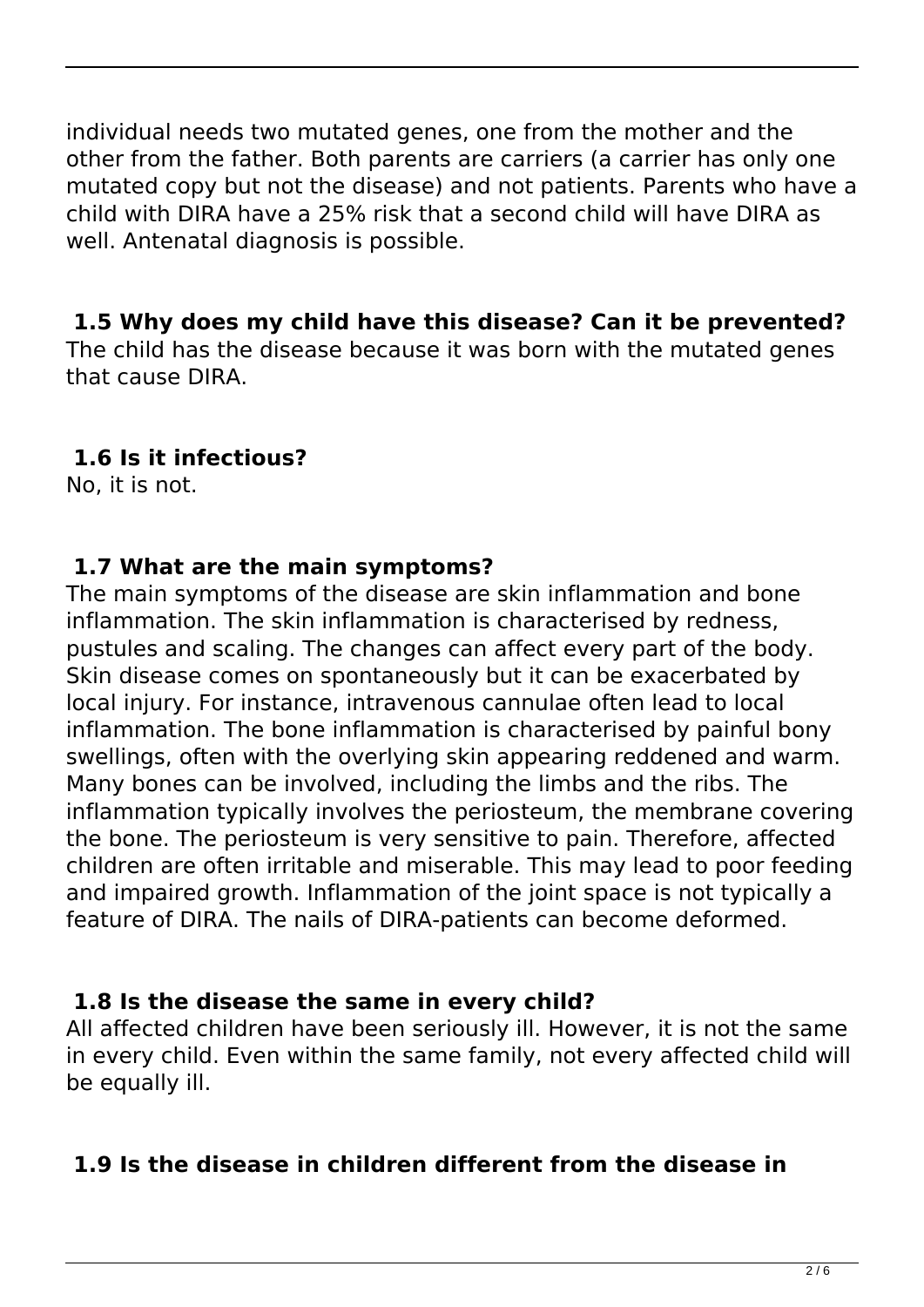#### **adults?**

DIRA has only been recognized in children. In the past, before effective treatment became available, these children would die before reaching adulthood. Hence, the features of DIRA in adulthood are unknown.

### **2. DIAGNOSIS AND THERAPY**

### **2.1 How is it diagnosed?**

First there must be a suspicion of DIRA based on the disease features of the child. DIRA can only be proven by genetic analysis. The diagnosis of DIRA is confirmed if the patient carries 2 mutations, one from each parent. Genetic analysis may not be available in every tertiary care centre.

#### **2.2 What is the importance of tests?**

Blood tests such as erythrocyte sedimentation rate (ESR), CRP, whole blood count and fibrinogen are important during disease activity to assess the extent of inflammation.

These tests are repeated after the child becomes symptom-free, to observe if the results are back to or near normal.

A small amount of blood is also needed for the genetic analysis. Children who are on life-long anakinra treatment must provide blood and urine samples regularly for monitoring purposes.

### **2.3 Can it be treated or cured?**

The disease cannot be cured but it can be controlled with life-long use of anakinra.

### **2.4 What are the treatments?**

DIRA cannot be adequately controlled with anti-inflammatory drugs. High doses of corticosteroids can partially control disease symptoms, but usually at the expense of unwanted side effects. Painkillers are usually needed to control bone pain until treatment with anakinra has taken effect. Anakinra is the artificially produced form of IL-1RA, the protein that DIRA patients lack. Daily injection with anakinra is the only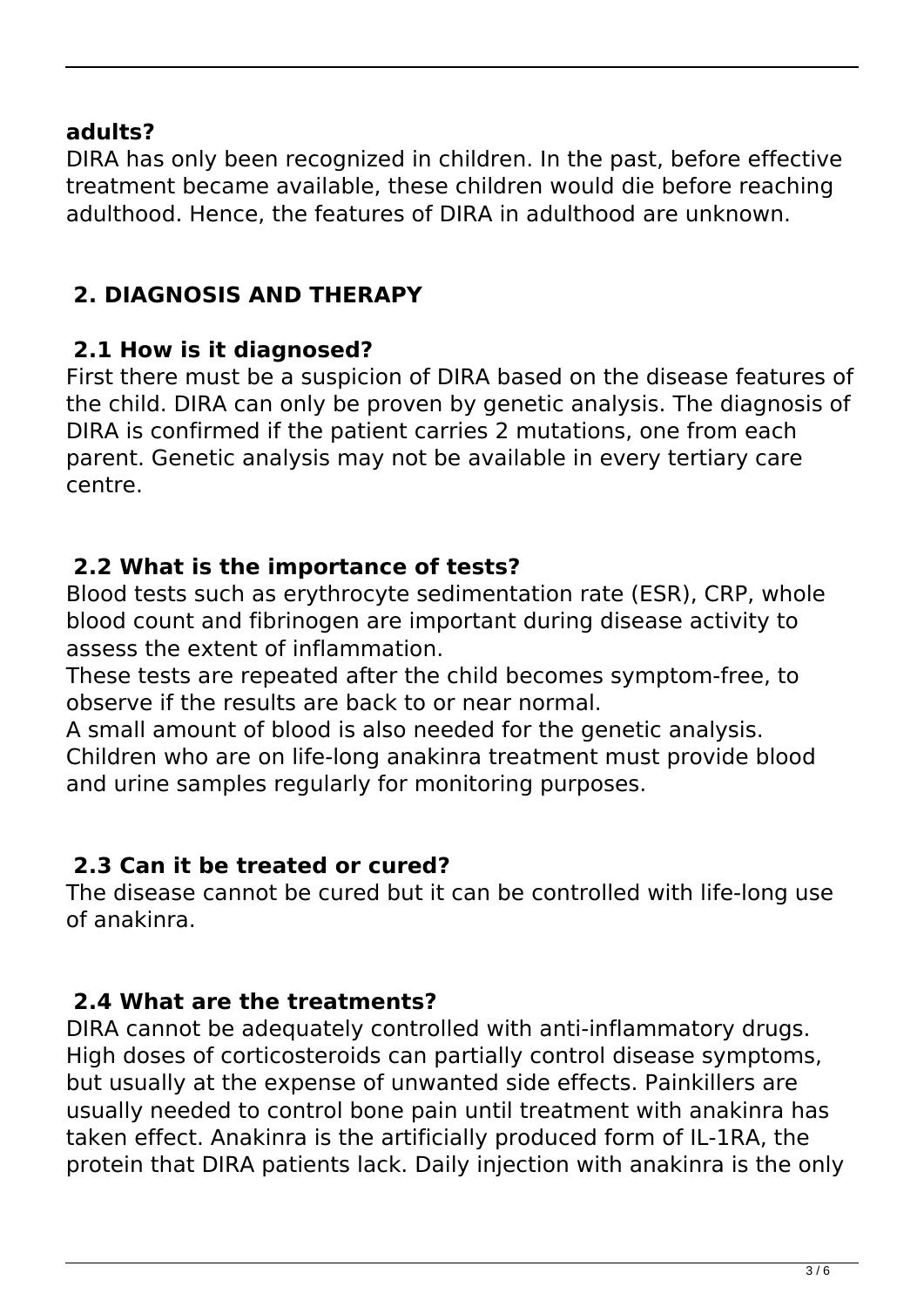therapy that has been effective in the treatment of DIRA. In this way, the shortage of natural IL-1RA is corrected and the disease can be brought under control. Disease recurrence can be prevented. With this therapy, after the diagnosis is made, the child will need to inject this drug for the rest of his/her life. If administered daily, symptoms disappear in most patients. However, some patients have shown partial response. Parents should not modify the dose without consulting the physician.

If the patient stops injecting the drug, the disease will return. Since this is a potentially deadly disease, this must be avoided.

#### **2.5 What are the side effects of drug therapy?**

The most troublesome side effects of anakinra are the painful reactions at the site of injection, comparable to an insect sting. Especially in the first weeks of treatment, these can be quite painful. Infections have been observed in patients treated with anakinra for diseases other than DIRA. It is unknown whether this effect applies equally to DIRA patients. Some children treated with anakinra for other disorders appear to gain more weight than desired. Again, we do not know whether this is applicable to DIRA. Anakinra has been used in children since the beginning of the 21st century. Therefore, it remains unknown if there are side effects in the very long term.

#### **2.6 How long should treatment last for?**

Treatment is life-long.

### **2.7 What about unconventional or complementary therapies?**

There is no therapy of this kind available for this disease.

### **2.8 What kind of periodic check-ups are necessary?**

Children being treated should have blood and urine tests at least twice yearly.

### **2.9 How long will the disease last?**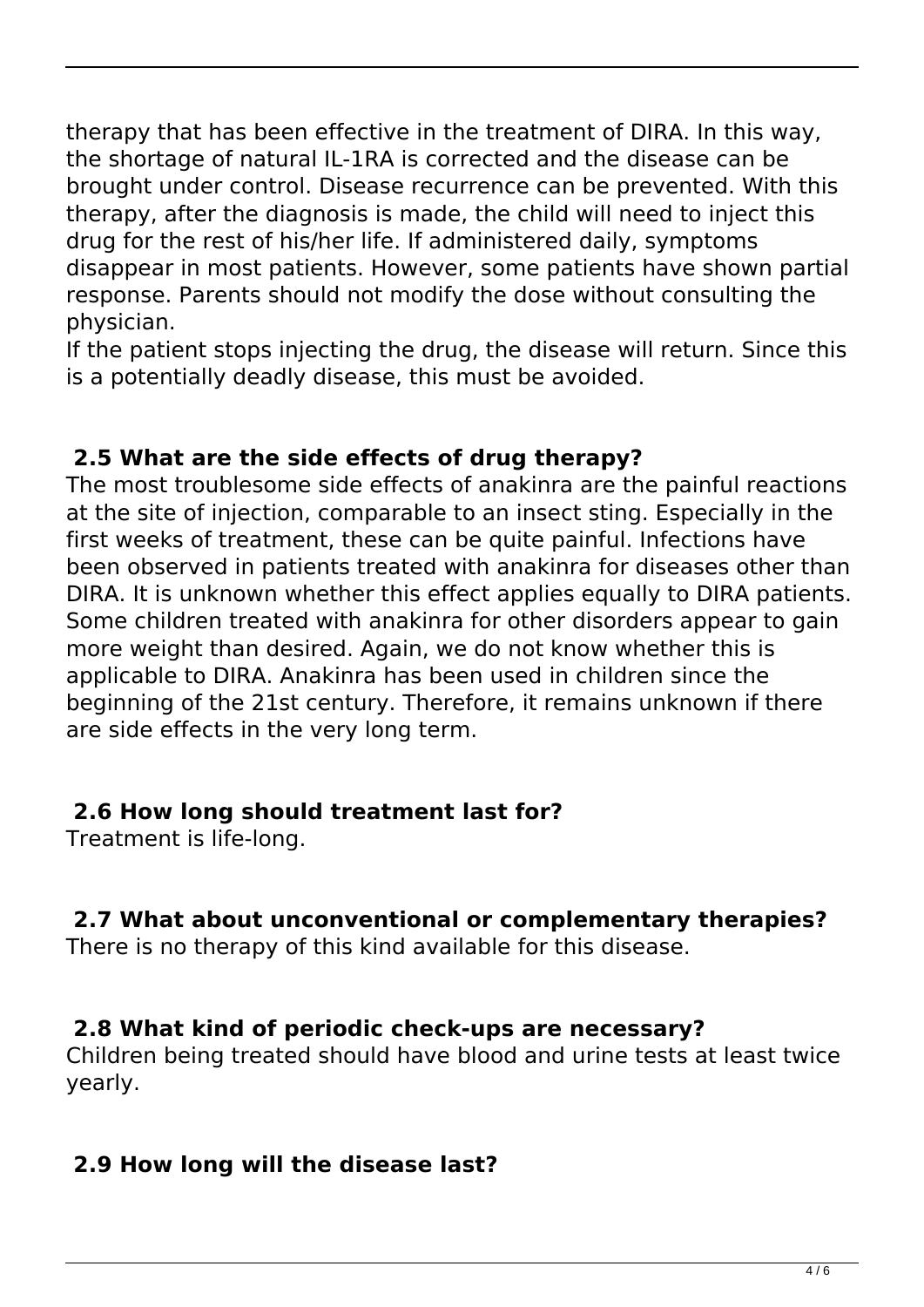The disease is life-long.

#### **2.10 What is the long term prognosis (predicted outcome and course) of the disease?**

If treatment with anakinra is started early and continued indefinitely, children with DIRA will probably live a normal life. If there is a delay in diagnosis or lack of compliance with treatment, the patient risks progressive disease activity. This may lead to growth disturbances, severe bone deformities, crippling, skin scarring and eventually death.

#### **2.11 Is it possible to recover completely?**

No, because it is a genetic disease. However, life-long therapy gives the patient the opportunity to live a normal life, without restrictions.

# **3. EVERYDAY LIFE**

#### **3.1 How might the disease affect the child and the family's daily life?**

The child and the family face major problems before the disease is diagnosed. After the diagnosis is made and treatment has been instituted, many children lead an almost normal life. Some children must deal with bone deformities that can seriously interfere with normal activities. The daily injections may be a burden, not just because of the discomfort, but also because the storage requirements of anakinra may interfere with travel.

Another problem may be the psychological burden of life-long treatment. Patient and parent education programmes can address this issue.

#### **3.2 What about school?**

When the disease has not led to permanent disability and is fully controlled by anakinra injections, there are no restrictions.

### **3.3 What about sports?**